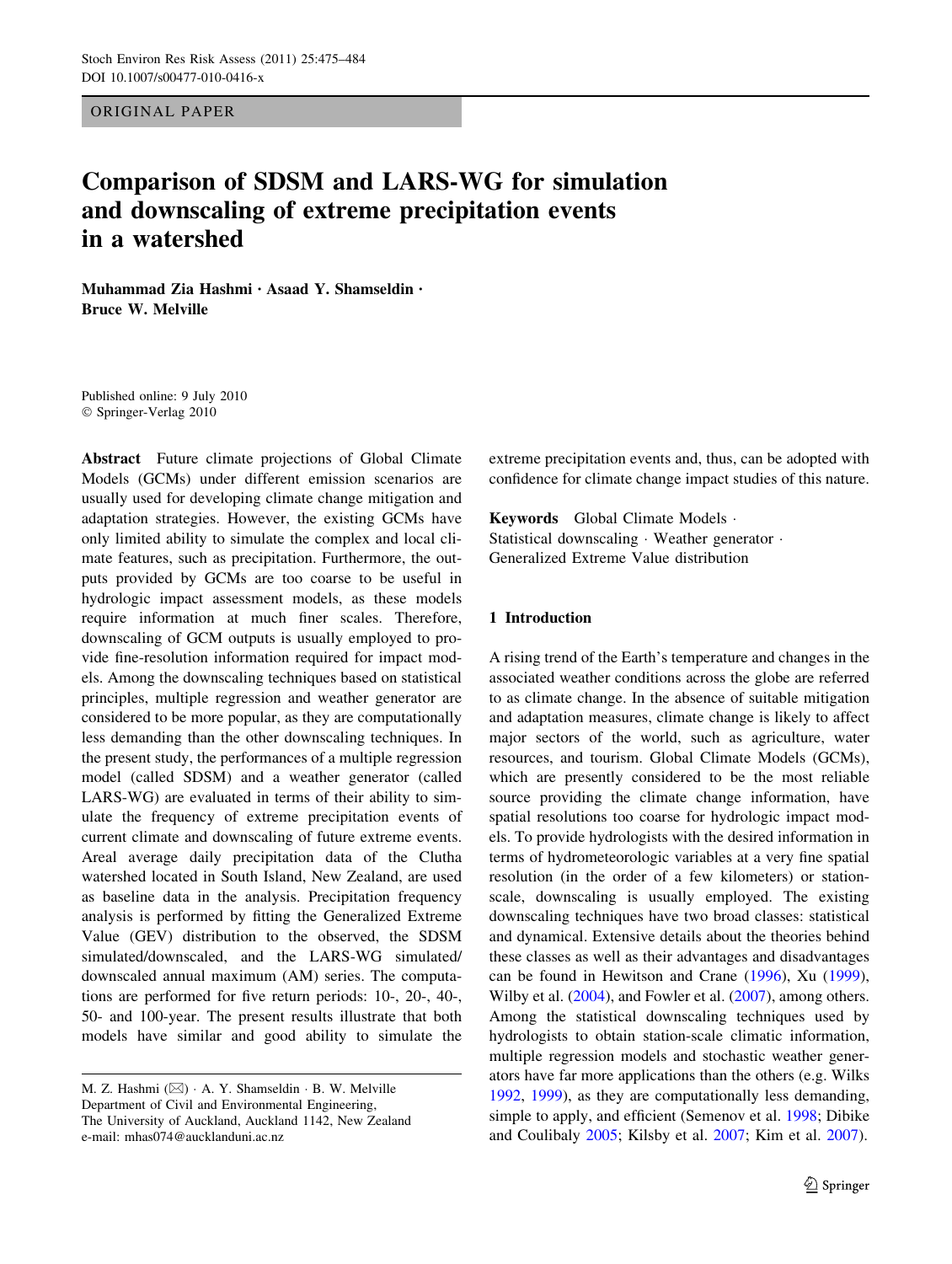<span id="page-1-0"></span>Regression-based downscaling methods involve developing empirical relationships between large-scale GCM data or observed data as ''predictor'' variables and local- or small-scale climate variables as ''predictand'' variables (e.g. temperature, precipitation) using traditional linear and nonlinear regression methods (e.g. Heyen et al. [1996](#page-9-0); Wilby et al. [2002\)](#page-9-0). Examples of traditional regressionbased downscaling methods include linear regression, canonical correlation analysis (CCA), and principal component analysis (PCA) (Dibike and Coulibaly [2005\)](#page-9-0).

Weather generators are traditionally used to stochastically generate long synthetic series of data, fill in missing data, and produce different realizations of the same data (Wilby [1999](#page-9-0)). They employ random numbers and take the observed time series of a station/site as input. Stochastic weather simulation is not new, and has a long history starting from the 1950s, as reported by Racsko et al. [\(1991](#page-9-0)). Among the researchers who contributed to its evolution are Bruhn ([1980\)](#page-9-0), Bruhn et al. [\(1980](#page-9-0)), Nicks and Harp ([1980\)](#page-9-0), Richardson [\(1981](#page-9-0)), Richardson and Wright [\(1984](#page-9-0)), and Schoof et al. [\(2005](#page-9-0)). Wilby [\(1999](#page-9-0)) presented a comprehensive review of its theory and evolution over time. Weather generators have also been employed to simulate long time series of hydrometeorologic variables that can be used by crop growth models for forecasting agricultural production (e.g. Riha et al. [1996](#page-9-0); Hartkamp et al. [2003](#page-9-0)), multi-site data generation (Khalili et al. [2009](#page-9-0)), and assessment of risk associated with climate variability (Bannayan and Hoogenboom [2008\)](#page-9-0). Further details on the use of weather generators in crop production studies can be found in Semenov ([2006\)](#page-9-0).

Statistical downscaling methods are usually considered to be not very effective for simulation of extreme events of precipitation (Wilby et al. [2004\)](#page-9-0). On the other hand, the frequency and intensity of extreme precipitation events are very likely to come under impact of envisaged climate change in most parts of the world (IPCC [2007](#page-9-0)), thus posing the risk of increased floods and droughts. In this situation, hydrologists should only rely on those statistical downscaling tools that are equally efficient for simulating means as well as extreme precipitation events. Thus, there is indeed a need for testing the available statistical downscaling tools for their ability to simulate extreme climatic events, especially precipitation (which is highly complex in nature and difficult to model) at the watershed scale. There have been some studies on this topic, but they have mainly used nonparametric methods based on extreme climatic indices (e.g. Tolika et al. [2008](#page-9-0)). Fowler et al. ([2007\)](#page-9-0) have commended the study by Goodess et al. [\(2007](#page-9-0)) as the most comprehensive study comparing skills of many different downscaling methods for simulating climatic extremes in terms of 10 extreme indices. They have also argued over the applicability of such indices-based studies for hydrologic impact assessment, as these studies deal only with moderate extremes while frequency of *rare events* is more desirable to hydrologists. Semenov ([2008\)](#page-9-0) has pioneered the evaluation of a weather generator in terms of simulating rare precipitation events through the use of parametric distributions.

The present study focuses on the evaluation and comparison of two very popular statistical downscaling models in terms of their ability to simulate extreme precipitation frequency using a parametric distribution at a watershed scale. The first model is the SDSM, which is a multipleregression model (Wilby et al. [2002](#page-9-0)), and the second model is the Long Ashton Research Station Weather Generator (LARS-WG), which was specially designed for climate change studies (Semenov and Barrow [1997\)](#page-9-0).

The rest of the paper is organized as follows. First, a brief description of the study watershed and data sources is given. Next, details of methods and analysis are provided, which include application of the two downscaling models and precipitation frequency analysis. This is followed by



Fig. 1 Watershed boundary of Clutha river at Balclutha on terrain map of South Island, NZ (Source NIWA web model: [http://wrenz.](http://wrenz.niwa.co.nz/webmodel) [niwa.co.nz/webmodel\)](http://wrenz.niwa.co.nz/webmodel)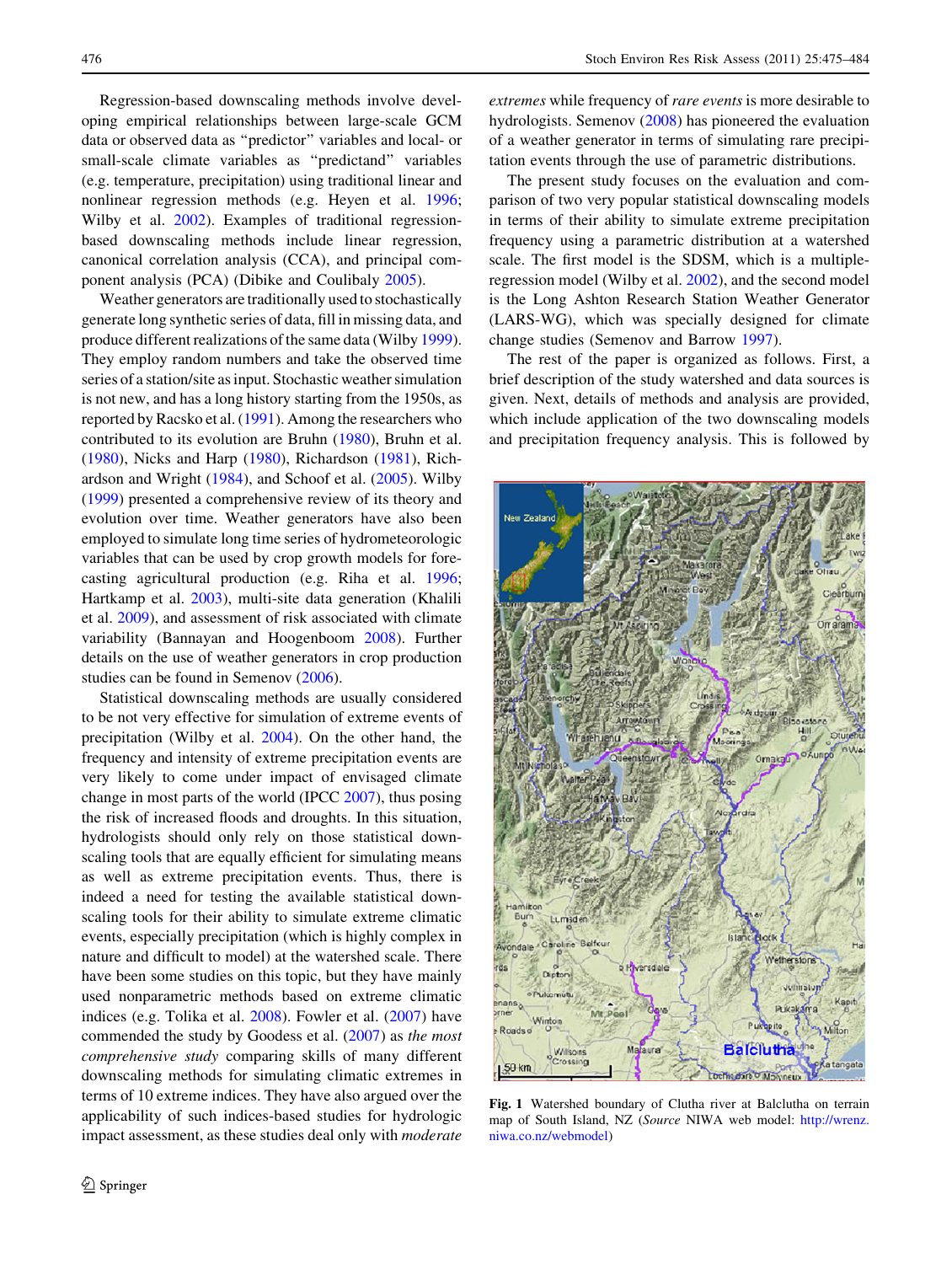<span id="page-2-0"></span>presentation of results and their discussion. Finally, conclusions of the study are given.

## 2 Study watershed and data sources

The Clutha River is the biggest river in the South Island of New Zealand. Its catchment up to Balclutha (Fig. [1](#page-1-0)) is selected as a case study. The river is also the second longest in length (340 km) in New Zealand, and has been reported as the largest river in terms of volume and catchment area (McKerchar and Henderson [2003](#page-9-0)). Its long-term annual mean flow is approximately 614  $\text{m}^3$ /s. The catchment area is about  $20,515 \text{ km}^2$  up to Balclutha, and the mean annual precipitation is about 1,448 mm (derived using web model of the National Institute of Water and Atmosphere (NIWA), New Zealand; [http://wrenz.niwa.co.nz/webmodel\)](http://wrenz.niwa.co.nz/webmodel). The river starts from the high Southern Alps glaciers and is very hazardous due to its flooding potential. The climatic data used in this study are obtained from NIWA. Daily average precipitation data of 23 stations within the Clutha watershed, having record lengths of at least 40 years, are acquired for the period 1961–2000. The large-scale predictors of Hadley Center's GCM (HadCM3) for 1961–2099 (based on twentieth century run as well as SRES (Special Report on Emission Scenarios) A2 future scenario run) and re-analysis data predictors of the National Center of Environmental Prediction (NCEP) on HadCM3 computational grid for 1961–2000 are obtained from the Canadian Climate Impacts Scenarios (CCIS) website [\(http://www.cics.uvic.ca/scenarios/index.cgi\)](http://www.cics.uvic.ca/scenarios/index.cgi) at daily time step. Among the SRES scenarios, A2 is considered among the worst case scenarios, projecting high emissions for the future (SRES [2000](#page-9-0)). In climate change studies, the period 1961–2000 is normally used to represent the current climate and is called the 'baseline period' (Wilby et al. [2002\)](#page-9-0). The selection of the future time slice of 2080s allows assessment of the climate change impact on precipitation extremes in a distant future. In order to get a downscaled time series using a weather generator, the mean daily precipitation output of HadCM3 GCM, covering the whole globe, is obtained for the twentieth century run (1960–1989) as well as for the SRES A2 scenario run for 2080s (2070– 2099) from Program for Climate Model Diagnosis and Intercomparison (PCMDI) data portal (<https://esg.llnl.gov:8443/>).

## 3 Methodology

#### 3.1 Application of statistical downscaling model

The SDSM is a multiple regression-based tool for generating future scenarios to assess the impact of climate change. It has the ability to capture the inter-annual

variability better than other statistical downscaling approaches, e.g. weather generators, weather typing (Wilby et al. [2002](#page-9-0)). The model is a combination of a stochastic weather generator approach and a transfer function model (Wilby et al. [2002](#page-9-0)) needing two types of daily data. The first type corresponds to local predictands of interest (e.g. temperature, precipitation) and the second type corresponds to the data of large-scale predictors (NCEP and GCM) of a grid box closest to the study area. Correlation and partial correlation analysis are performed in SDSM between the predictand of interest and predictors to select a set of predictors most relevant for the site in question (Wilby et al. [2002](#page-9-0)).

Initially, the precipitation data of a selected station from the study watershed (Ophir2) are used in SDSM. The correlation analysis performed within SDSM between the precipitation of this site and the NCEP re-analysis predictors (Table [1](#page-3-0)) reveals very poor results. Consequently, offline statistical analysis is undertaken to improve the results to an acceptable limit. A cross-correlation analysis between the daily precipitation of Ophir2 and the NCEP predictors is an attempt in this regard. An optimal lag or time shift, required to improve the correlation between each predictor–predictand pair, is identified. The correlation results after this analysis are shown in Fig. [2](#page-3-0). Examination of the figure shows that the correlation coefficient values obtained are well below the acceptable limit as indicated in previous studies (e.g. Hessami et al. [2008](#page-9-0)). Further cross-correlation analysis using the data of other stations leads to conclusions similar to those obtained using the Ophir2 station. Accordingly, these predictors cannot be used directly for reliable downscaling at the station-scale.

As the outcome of the station-scale analysis is not favorable, an areal approach is adopted. The arithmetic average of the daily data from 23 stations within the Clutha watershed, with a record length of at least 30 years, is taken. This areal average precipitation time series is referred to herein as Clutha precipitation. Cross-correlation analysis is again performed between the Clutha precipitation and the NCEP predictors. Table [2](#page-4-0) shows the results of this cross-correlation analysis in terms of predictand–predictor lag (in days) required to get the maximum correlation between them. After arranging each NCEP predictor against Clutha precipitation on the basis of Table [2](#page-4-0), the predictor–predictand correlation is found to improve significantly. This is highlighted in Fig. [3.](#page-4-0) Examination of Fig. [3](#page-4-0) shows that there are a number of the NCEP predictors that have correlation coefficient values in the range 13–25% for the Clutha precipitation. This range is considered to be acceptable when dealing with precipitation downscaling (cf. Wilby et al. [2002\)](#page-9-0).

The lagged NCEP predictors and the Clutha precipitation obtained in the previous step are then used in SDSM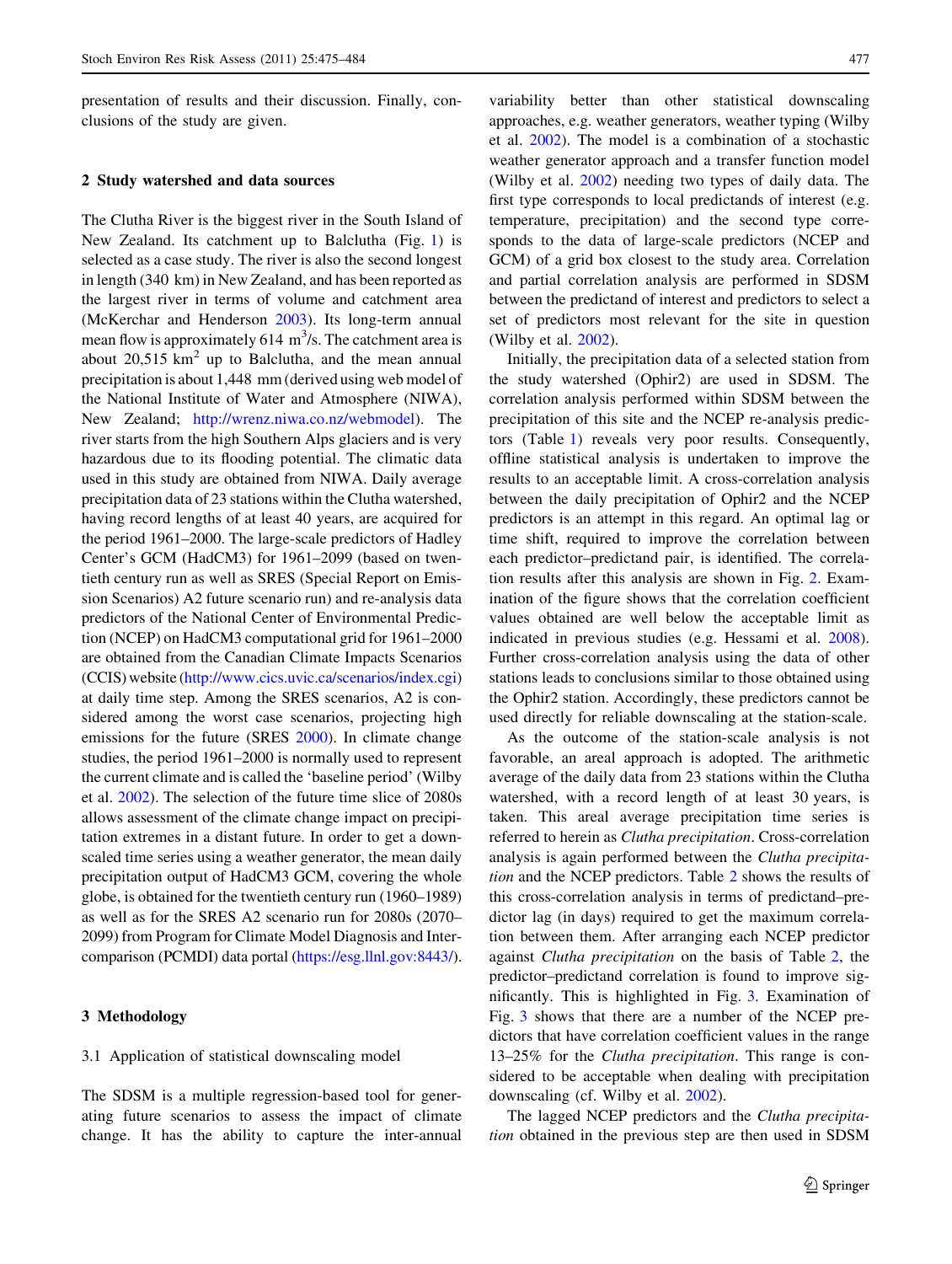|                | ncepmslpaz               | 14<br>Mean sea level pressure<br>ncepp500az |    | 500 hPa geopotential height |                                |
|----------------|--------------------------|---------------------------------------------|----|-----------------------------|--------------------------------|
| 2              | $ncepp5$ faz             | 500 hPa airflow strength                    | 15 | ncepp850az                  | 850 hPa geopotential height    |
| 3              | $ncepp5_uaz$             | 500 hPa zonal velocity                      | 16 | $ncepp_{\_\}faz$            | Surface airflow strength       |
| $\overline{4}$ | $ncepp5_vaz$             | 500 hPa meridional velocity                 | 17 | ncepp_uaz                   | Surface zonal velocity         |
| 5              | $ncepp5_zaz$             | 500 hPa vorticity                           | 18 | ncepp_vaz                   | Surface meridional velocity    |
| 6              | ncepp5thaz               | 500 hPa wind direction                      | 19 | $ncepp_zaz$                 | <b>Surface vorticity</b>       |
| 7              | ncepp5zhaz               | 500 hPa divergence                          | 20 | ncepp_thaz                  | Surface wind direction         |
| 8              | $ncepp8$ <sub>_faz</sub> | 850 hPa airflow strength                    | 21 | ncepp_zhaz                  | Surface divergence             |
| 9              | ncepp8_uaz               | 850 hPa zonal velocity                      | 22 | ncepr500az                  | Relative humidity at 500 hPa   |
| 10             | ncepp8_vaz               | 850 hPa meridional velocity                 | 23 | ncepr850az                  | Relative humidity at 850 hPa   |
| 11             | $ncepp8_zaz$             | 850 hPa vorticity                           | 24 | nceprhumaz                  | Near surface relative humidity |
| 12             | ncepp8thaz               | 850 hPa wind direction                      | 25 | ncepshumaz                  | Surface specific humidity      |
| 13             | ncepp8zhaz               | 850 hPa divergence                          | 26 | nceptempaz                  | Mean temperature at 2 m        |

<span id="page-3-0"></span>

|  |  |  |  | <b>Table 1</b> Name and description of all NCEP predictors on HadCM3 grid (the one in bold text is selected in model calibration) |
|--|--|--|--|-----------------------------------------------------------------------------------------------------------------------------------|
|--|--|--|--|-----------------------------------------------------------------------------------------------------------------------------------|



Fig. 2 Correlation between Ophir2 rainfall and NCEP predictors with shaded area showing maximum range of correlation

for the final analysis. Screening of the most relevant predictors' set is performed in SDSM on the basis of correlation and partial correlation analysis among the predictand and the individual predictors, and a set of 10 predictors is chosen. This is shown in bold text in Table 1. The predictor selection process is consistent with that adopted in similar studies (Dibike and Coulibaly [2005\)](#page-9-0). The 10 chosen predictors are used for calibration of the downscaling model.

The data of Clutha precipitation and the NCEP predictors for the period 1961–2000 are split into two parts: 1961–1990 and 1991–2000. The first part (1961–1990) is set for model calibration, while the remaining data (1991– 2000) are used for model validation (as an independent set of data). The SDSM is calibrated for each month of the year using the same set of 10 selected NCEP predictors for the calibration period. Different values of the SDSM set-up parameters, such as 'Variance Inflation' and 'Bias

Correction,' are tried. The best combination of these parameters is obtained giving a calibrated model with maximum coefficient of determination  $(R^2)$  and identical standard deviation in the comparison of observed and simulated data. This model tuning/calibration strategy is in line with the one explained in Dibike and Coulibaly [\(2005](#page-9-0)). Model validation is performed by testing it on the validation (i.e. independent) data set (1991–2000), which also reveals satisfactory results (see Sect. [4](#page-5-0) for further details). The model calibrated in SDSM is then used to get a synthetic precipitation time series of 40-year length using large-scale NCEP predictor set for 1961–2000. This time series is subsequently used in the annual maximum (AM) precipitation frequency analysis.

In order to get the downscaled time series of Clutha precipitation, the HadCM3 large-scale predictors are used. In the calibrated SDSM model, the NCEP predictors are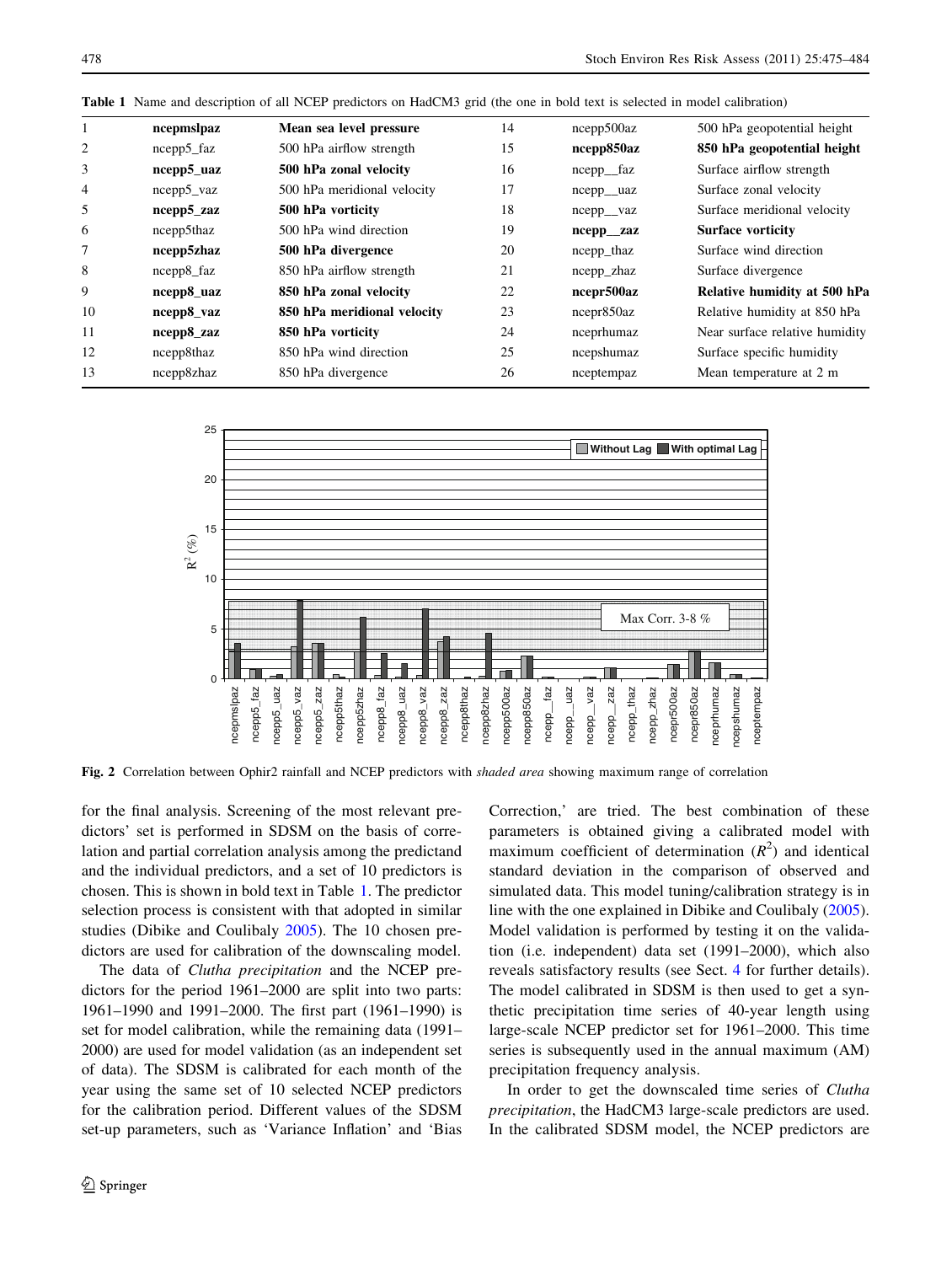| Predictor name           | Predictor description       | Optimal lag with<br>Clutha precipitation |
|--------------------------|-----------------------------|------------------------------------------|
| ncepmslpaz               | Mean sea level pressure     | $+1$                                     |
| $ncepp5$ <sub>_faz</sub> | 500 hPa airflow strength    | $+1$                                     |
| $ncepp5_uaz$             | 500 hPa zonal velocity      | $+1$                                     |
| $ncepp5_vaz$             | 500 hPa meridional velocity | $+1$                                     |
| ncepp5thaz               | 500 hPa wind direction      | $-1$                                     |
| ncepp5zhaz               | 500 hPa divergence          | $+1$                                     |
| $ncepp8$ <sub>_faz</sub> | 850 hPa airflow strength    | $+1$                                     |
| ncepp8_uaz               | 850 hPa zonal velocity      | $+1$                                     |
| $ncepp8$ vaz             | 850 hPa meridional velocity | $+1$                                     |
| $ncepp8_zaz$             | 850 hPa vorticity           | $+1$                                     |
| ncepp8thaz               | 850 hPa wind direction      | $+1$                                     |
| ncepp8zhaz               | 850 hPa divergence          | $+1$                                     |
| $n$ cep $p500$ az        | 500 hPa geopotential height | $+3$                                     |

All other predictors were having an optimal lag of '0'

<span id="page-4-0"></span>Table 2 Results of the cross correlation analysis



Fig. 3 Correlation between Clutha precipitation and NCEP predictors with shaded area showing maximum range of correlation

replaced by the corresponding HadCM3 predictors, and a synthetic time series is generated for 1961–2099.

# 3.2 Application of Long Ashton Research Station Weather Generator (LARS-WG)

The LARS-WG can be used to synthesize daily data and fill in missing values of a recorded climatic time series. It can also generate data of an ungaged site for the daily climatic parameters, such as precipitation, temperature, and solar radiation (using observed data properties of a neighboring gaged site). It takes as input the long-term daily information of the climatic parameter of interest for a site. It can also generate the scenarios of changed climate for a site by perturbing the parameters derived from the observed data to generate synthetic data, representing future climate change.

Before using the LARS-WG for downscaling, its performance on the Clutha precipitation time series for the period 1961–2000 is analyzed. This precipitation time series is used as an input to LARS-WG to generate synthetic daily precipitation time series with a record length of 500 years. The statistical properties of the synthetic time series are compared to those of the observed data using *t*-test, *F*-test, and Chi-square  $(\chi^2)$  test in order to gage the ability of LARS-WG in reproducing the observed precipitation statistics (cf. Khan et al. [2006](#page-9-0)). The statistical properties include monthly mean and standard deviation of precipitation which are very similar to those used in previous studies (e.g. Dibike and Coulibaly [2005](#page-9-0)). The results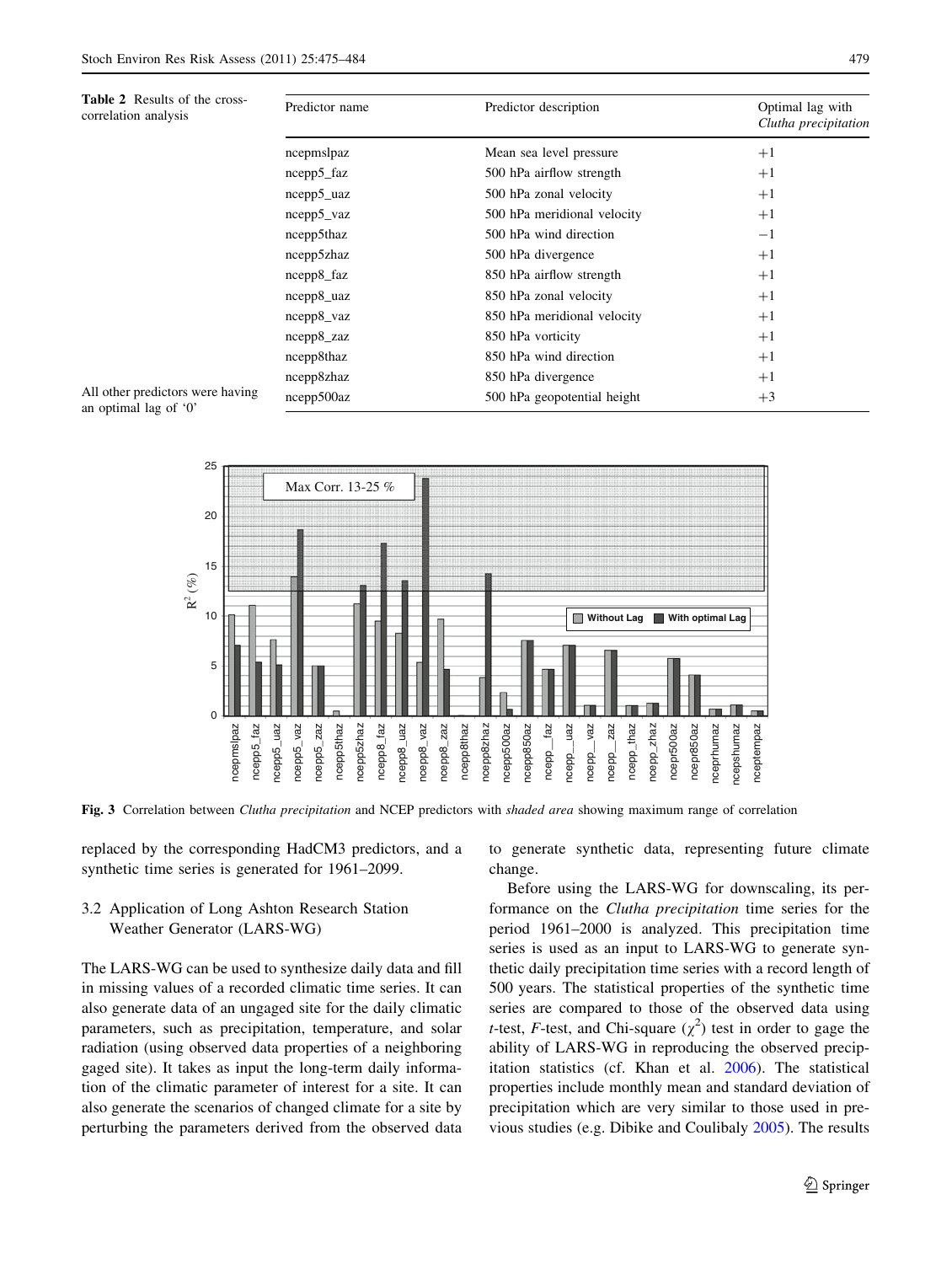<span id="page-5-0"></span>Table 3 Relative change in monthly statistics between baseline climate and future (2080s) climate as derived from HadCM3 daily output (present and A2 future scenario)

| Month     | Mean daily | Wet spell length | Dry spell length |
|-----------|------------|------------------|------------------|
| January   | 1.01       | 0.90             | 1.13             |
| February  | 1.13       | 0.99             | 1.21             |
| March     | 1.01       | 0.82             | 1.05             |
| April     | 0.98       | 0.99             | 1.14             |
| May       | 1.30       | 1.17             | 1.09             |
| June      | 1.16       | 1.10             | 1.13             |
| July      | 1.20       | 1.47             | 1.11             |
| August    | 1.10       | 1.03             | 1.08             |
| September | 1.10       | 1.15             | 1.28             |
| October   | 1.14       | 1.38             | 1.06             |
| November  | 1.07       | 0.92             | 1.07             |
| December  | 0.96       | 0.98             | 1.06             |

obtained in these comparisons are quite satisfactory (see Sect. 4 for details), giving reasonable confidence about any output obtained from LARS-WG. Using the statistical properties of the observed data obtained in the previous step, the weather generator is used to generate a 40-year long daily precipitation time series. From this generated data, 40 values of AM precipitation are obtained and used in the subsequent frequency analysis.

Precipitation downscaling in LARS-WG is performed using the relative change factors (RCFs). These RCFs are derived using the two time series of HadCM3 precipitation output for the twentieth century run (1961–1989) and future run based on SRES A2 scenario (2070–2099). The RCFs are given in Table 3, and are provided to LARS-WG to generate a 30-year time series representing the future time slice of 2070–2099 (2080s).

#### 3.3 Precipitation frequency analysis

Frequency analysis of precipitation is used in this study mainly to evaluate SDSM and LARS-WG in terms of simulating extreme precipitation events of present climate and downscaling future extreme events. This analysis is based on the AM data obtained from three time series: observed, SDSM, and LARS-WG.

In SDSM, the AM series is obtained from the 40-year long daily precipitation time series generated using the calibrated and validated model (discussed in Sect. [3.1](#page-2-0)) and the NCEP predictors' set for the period of 1961–2000. From the GCM-based generated data of 1961–2099, AM values are obtained only for the time slice selected as representative of the future climate, i.e. 2080s.

The LARS-WG is used after calibration to produce a 40-year daily precipitation time series without any perturbations to the precipitation properties and, based on derived RCFs, a 30-year precipitation time series representing a future time slice of 2080s. From these two sets of synthetic time series, the AM values are obtained for further analysis.

Precipitation frequency analysis is performed by fitting the Generalized Extreme Value (GEV) distribution to the three sets of AM. The GEV is a family of probability distributions, which actually combines the Type I (Gumbel), Type II (Fréchet), and Type III (Weibull) distributional families of Three Types Theorem (Coles [2001\)](#page-9-0). It has three parameters, namely, a location parameter  $\mu$ , a scale parameter ' $\sigma$ ,' and a shape parameter ' $\xi$ .' The cumulative distribution function (CDF),  $F(x)$ , of GEV distribution for an extreme-value data set  $x_i$   $(i = 1,...,n)$  is given by the following equations (Huang et al. [2008\)](#page-9-0).

$$
F(x) = e^{-(1+(\xi(x_i-\mu)/\sigma))^{-1/\xi}}
$$
  
for  $-\infty < x_i \le \mu - \frac{\sigma}{\xi}$  with  $\xi < 0$  (1)

$$
F(x) = e^{-e^{-(x_i - \mu)/\sigma}} \quad \text{for } -\infty \le x_i < \infty \text{ with } \xi = 0 \tag{2}
$$

In this study, the GEV parameters are estimated by the Maximum Likelihood Estimation (MLE) method, as recommended by Huang et al. [\(2008](#page-9-0)) and guidelines of Federal Emergency Management Agency (FEMA [2004](#page-9-0)). The MLE method gives the standard error in the estimation of these parameters and, hence, the 95% confidence interval (CI) for the estimated value of AM of a given return period.

Precipitation frequency analysis is performed using the GenStat 10 software package (Payne et al. [2007](#page-9-0)) by fitting the GEV distribution to observed, SDSM simulated/ downscaled, and LARS-WG simulated/downscaled AM series. The computations are performed for five return periods: 10-, 20-, 40-, 50- and 100-year.

Semenov ([2008\)](#page-9-0) noted that, if an N-year return period precipitation amount derived from synthetic data falls within the 95% CI of the observed, the simulation can be considered to be successful. For mathematical details of the GEV distribution, readers are referred to Semenov [\(2008](#page-9-0)).

### 4 Results and discussion

Figure [4](#page-6-0) shows comparisons of the observed and the SDSM-estimated month-wise mean daily precipitation and its standard deviation. Examination of Fig. [4](#page-6-0) shows that the calibrated model reproduces the monthly mean daily precipitation values quite well. It slightly underestimates the mean daily precipitation for the months of Apr, Jun, Jul, and Sep  $(\leq 1$  mm) and almost equally overestimates it in the months of Jan, Feb, Mar, May, Aug, Oct, Nov, and Dec. As Wilby et al. [\(2004](#page-9-0)) point out, downscaling models are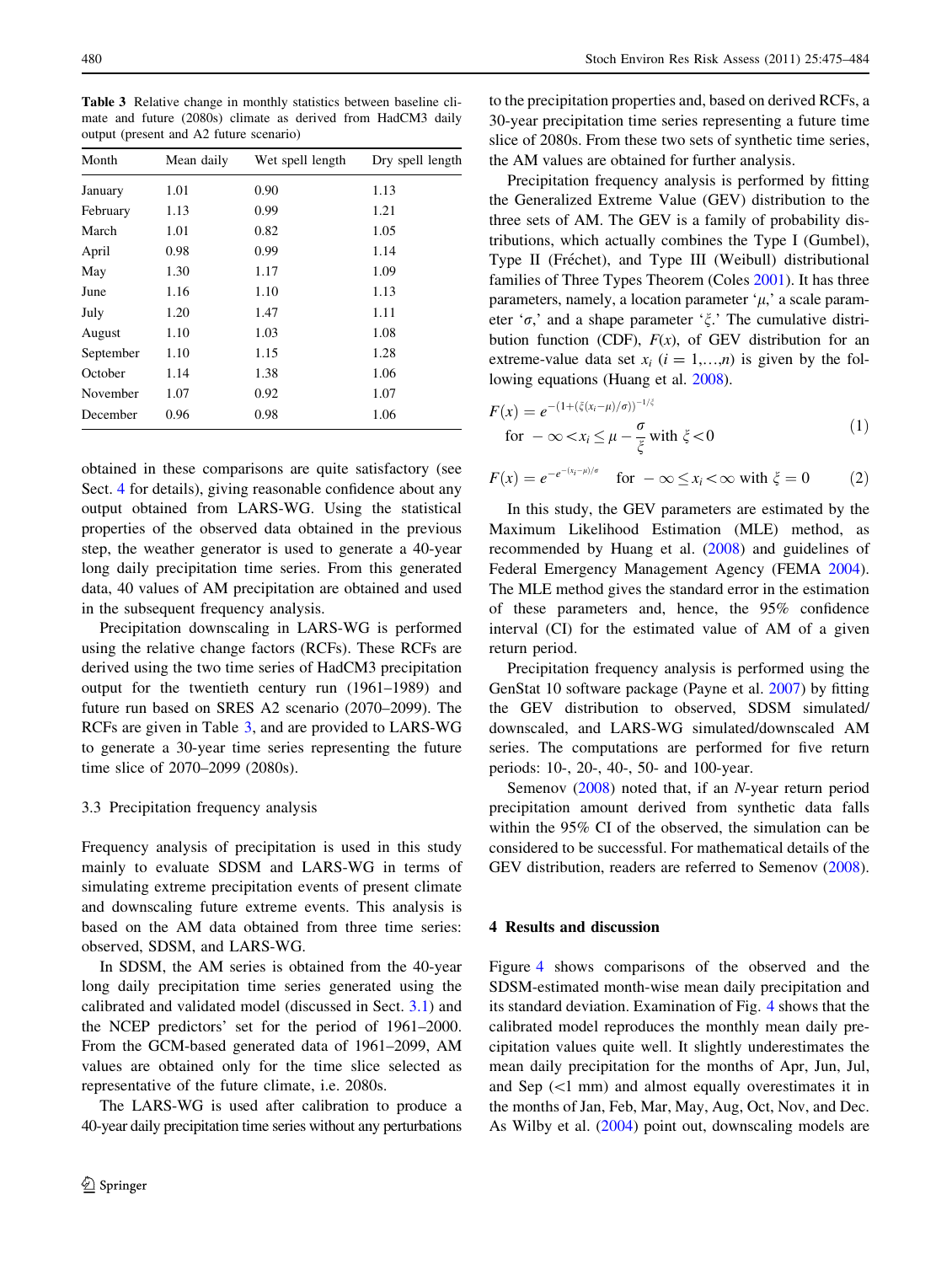

<span id="page-6-0"></span>



Fig. 5 SDSM model validation for the Clutha precipitation of 1991–2000

often regarded as less able to model the standard deviation (or variance) of the observed precipitation with great accuracy. However, as it can be seen in Fig. 4, the SDSM model reproduces the observed standard deviation reasonably well for the Clutha watershed. Only for 4 months of the year (Jun, Jul, Sep, and Dec), the SDSM-simulated standard deviation is below that of the observed data. For the remaining 8 months, the simulated and observed standard deviations are in good agreement with each other.

After accomplishing a satisfactory calibration, the multiple regression model is validated using the data of 1991– 2000 (as an independent set of data outside the period for which the model is calibrated), and the results obtained are shown in Fig. 5. Examination of the figure reveals that the model is successfully validated.

Figure [6](#page-7-0) shows the results obtained using LARS-WG. As can be seen, the means of daily precipitation for each month are very well modeled by LARS-WG, except for the summer months where it overestimates the mean precipitation. In terms of standard deviation, the LARS-WG shows an average performance, as it mostly underestimates the observed standard deviation, but overall gives much better results for the months of Feb–May and Jul than for the rest of the year (Fig. [6\)](#page-7-0).

Before using GEV for fitting the generated as well as downscaled data, its suitability for the present study is analyzed using visual plotting of cumulative distribution functions, shown in Fig. [7](#page-7-0). Examination of this figure shows that GEV distribution fits very well to the observed AM series, which affirms that the application of GEV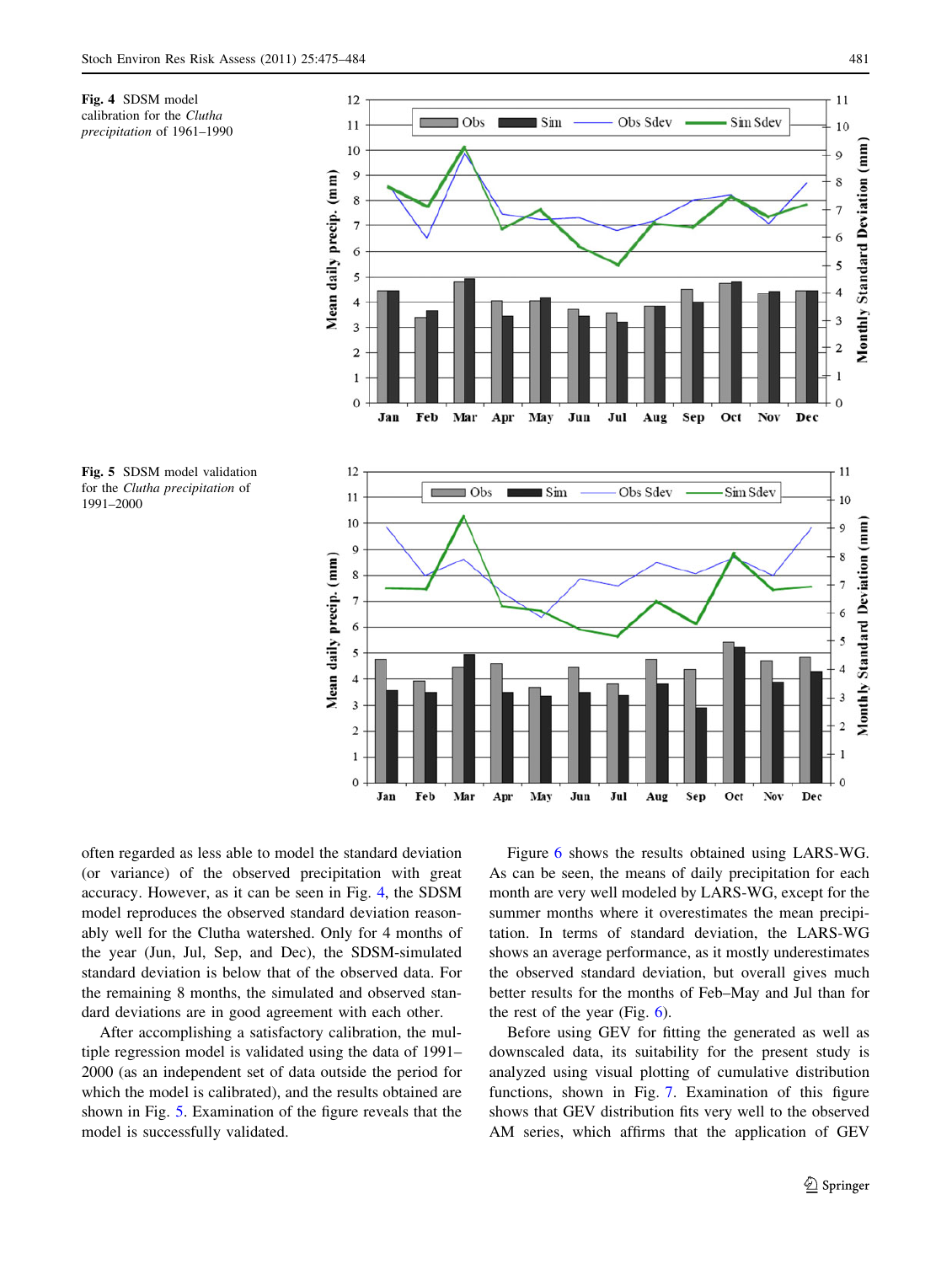<span id="page-7-0"></span>





Fig. 7 Cumulative distribution plot of GEV distribution for observed AM data

distribution for precipitation frequency analysis of the study watershed is a reasonably good choice.

After confirming the suitability of GEV distribution for precipitation data of the study watershed, it is fitted to the three sets of AM series (observed, SDSM-simulated, and LARS-WG-simulated), and precipitation magnitudes corresponding to the five return periods are obtained. The values of three parameters of GEV distribution ( $\mu$ ,  $\sigma$ , and

Table 4 Estimated values of GEV parameters using MLE for three data sets used in the analysis (standard error in the estimation of a parameter is given in parenthesis as bold value)

| Data type              | μ                                           | $\sigma$                    |                            |
|------------------------|---------------------------------------------|-----------------------------|----------------------------|
| Observed               | 45.97 (2.797)                               | $10.89(2.063) -0.01(0.189)$ |                            |
| Simulated<br>(LARS-WG) | 48.29 (2.153)                               |                             | $8.62(1.516) -0.15(0.154)$ |
| Simulated (SDSM)       | $45.69(2.666)$ 10.20 (1.968) $-0.15(0.216)$ |                             |                            |

 $\xi$ ) are obtained through the MLE method (discussed in Sect. [3.3](#page-5-0)). Table 4 shows the values of the three GEV parameters along with standard error in their estimation for all three sets of AM series. Examination of Table 4 indicates that the values of two of the GEV parameters ( $\mu$  and  $\sigma$ ) derived for observed and SDSM AM data are quite similar to each other. However, for the third GEV parameter  $(\xi)$ , values derived for the two downscaling models are identical but they are significantly different to the one derived from observed AM precipitations. In terms of values of GEV parameters derived for the three sets of AM values, it seems very difficult to affirm one model as better of the two downscaling models used in this study.

Figure 8 shows the AM precipitation frequency analysis results in terms of the GEV-estimated magnitude of the N-year return period precipitation for three AM series. The diamond symbols represent the GEV-estimated AM precipitation magnitudes of 10-, 20-, 40-, 50-, and 100-year return period using the observed AM series. The bars extending vertically from the prism symbols are the corresponding 95% CI. The triangles and round dots joined by lines represent the GEV estimates using the simulated AM



Fig. 8 Comparison of GEV-estimated magnitudes of rainfall for studied return periods using three AM series (observed, SDSM, LARS-WG, the grey vertical bars extending from diamonds represent the 95% CI of the GEV estimate)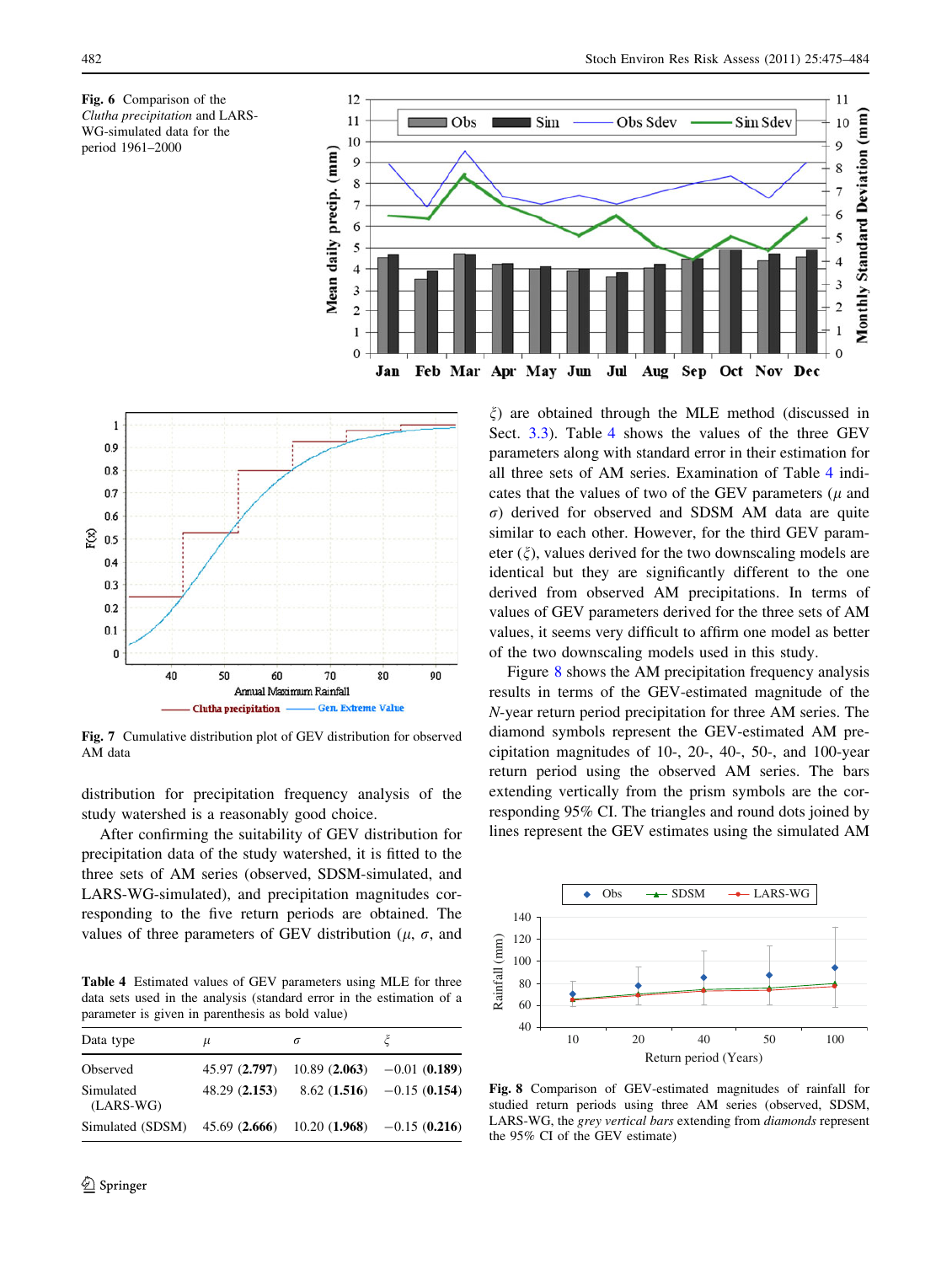

Fig. 9 Comparison of GEV-estimated magnitudes of rainfall for studied return periods using three AM series (observed, SDSM for 2080s, and LARS-WG for 2080s)

series of SDSM and LARS-WG, respectively. It can be seen from the figure that both the models (SDSM and LARS-WG) successfully simulate the magnitudes of precipitation for the five return periods, as GEV estimates for simulated values of both the models are well within the 95% CI obtained using the observed AM series (cf. Semenov [2008](#page-9-0)). Furthermore, both the models consistently underestimate the GEV AM values obtained using the observed data. However, they appear to simulate the low return period precipitation better than high return period precipitation, as the departure of simulated values from the corresponding observed values increases with increasing return period. On the basis of the results presented above, it can be seen that both models are acceptably good at simulating AM precipitation as compared to the observed AM values. Furthermore, they have similar capability, as there is no significant difference in their results.

Precipitation frequency analysis based on the downscaled data for the Clutha watershed is shown in Fig. 9. In the figure, the GEV-estimated precipitation amounts for the five studied return periods obtained using the observed data (1961–2000), the SDSM-downscaled data for 2080s, and the LARS-WG-downscaled data for 2080s are plotted. Figure 9 represents the ability of the two downscaling models for assessing the changes in the frequency of future extreme events and also presents two different pictures of the future. The GEV-estimated values obtained for the SDSM-downscaled data clearly show a significant increase in both the frequency and the intensity of future extreme events of precipitation. The SDSM-downscaled data suggest that a 100-year event will become a 20-year event and a future 100-year event will be around 1.5 times that of the 100-year event now. On the other hand, the GEV estimate based on the LARS-WG-downscaled data suggests an increase in magnitude of low-return period precipitation events, while a decrease is projected for the high return period events. These two contrasting pictures of the future are a result of the difference in the basic concept behind the two downscaling models. The SDSM makes use of the changes in atmospheric circulation patterns in terms of the large-scale predictors, as suggested by a GCM which can be considered more reliable. On the other hand, LARS-WG uses the RCFs derived from the direct precipitation output of a GCM. As the current GCMs are still very coarse in spatial resolution, their direct precipitation output is unreliable.

## 5 Conclusions

The performances of a multiple regression model, called SDSM, and a weather generator, called LARS-WG, were evaluated in terms of their ability to simulate present and downscale future frequency of extreme precipitation. Daily areal average precipitation data from the Clutha watershed in South Island, New Zealand, were used for the analysis. The GEV distribution was fitted to the AM series. Five sets of AM series were obtained: observed (1961–2000), the SDSM-simulated (1961–2000), the SDSM-downscaled (2080s), the LARS-WG-simulated (1961–2000), and the LARS-WG-downscaled (2080s). The GEV estimates of AM precipitation amounts for five return periods (10-, 20-, 40-, 50-, and 100-year) as well as their corresponding 95% CI were obtained. In simulating the five return periods, both model estimates are within 95% CI estimated by GEV for observed AM series, affirming reasonable confidence in the ability of both the models. Comparing the two models in terms of three GEV parameter values and the GEVestimated precipitation magnitudes for all five return periods reveals that it is difficult to conclude in favor of either of them. On the whole, both the models (i.e. SDSM and LARS-WG) show similar results for simulating present-day extreme events of precipitation. Future precipitation frequency analysis, based on the downscaled data of both the models, presents two different pictures. The contrasting implication of the two models about the future is a result of the difference in their downscaling strategy and their basic concepts. These results further reinforce multimodel strategies for conducting climate change studies. On the basis of the results obtained in this study, both SDSM and LARS-WG models can be adopted with reasonable confidence as downscaling tools to undertake climate change impact assessment studies for the future.

Acknowledgments The authors are thankful to the National Institute of Water and Atmospheric Research (NIWA), New Zealand for providing the precipitation data used in this study and the Higher Education Commission (HEC) of Pakistan for funding this research work.